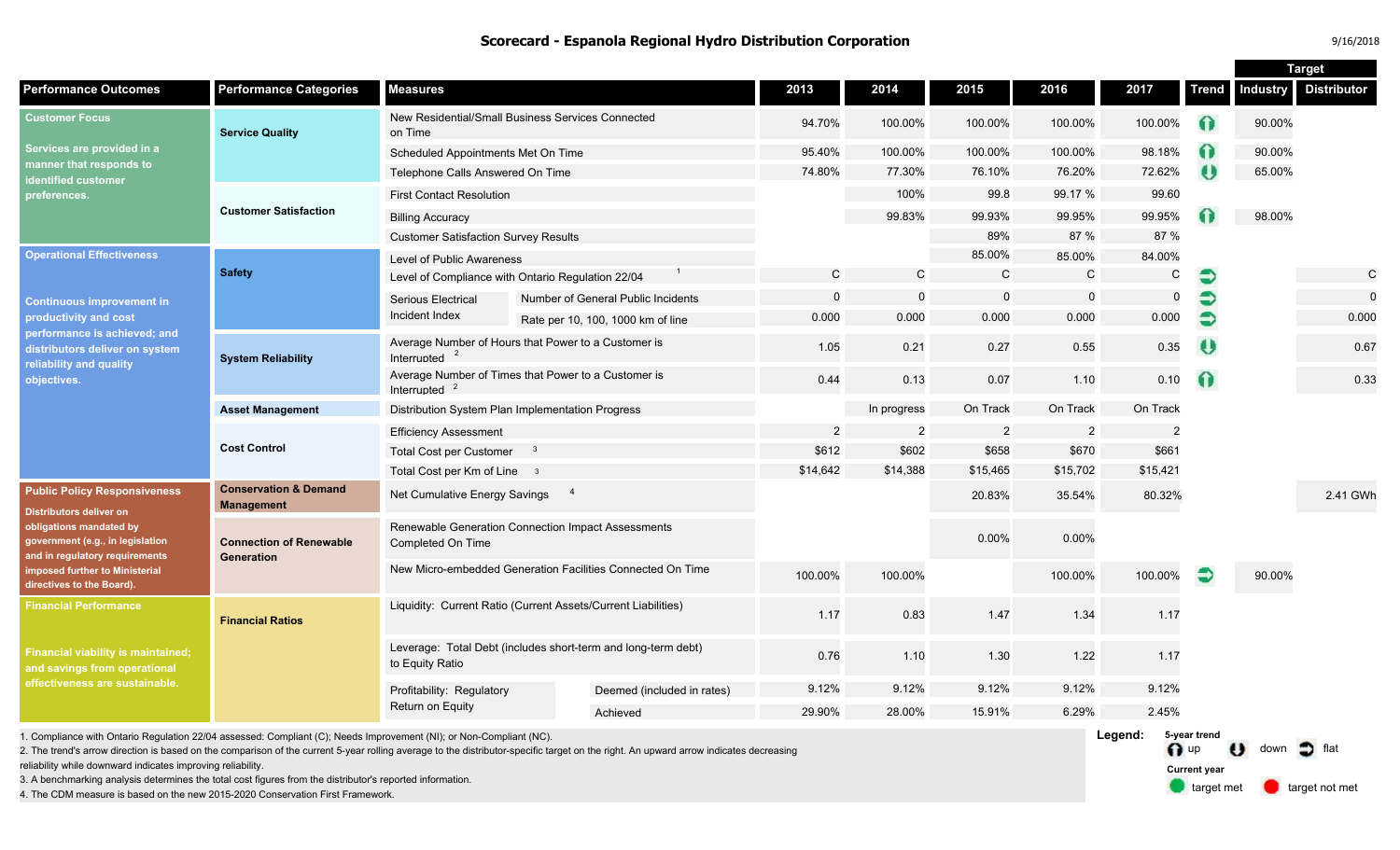# Appendix A – 2017 Scorecard Management Discussion and Analysis ("2017 Scorecard MD&A")

The link below provides a document titled "Scorecard - Performance Measure Descriptions" that has the technical definition, plain language description and how the measure may be compared for each of the Scorecard's measures in the 2017 Scorecard MD&A: [http://www.ontarioenergyboard.ca/OEB/\\_Documents/scorecard/Scorecard\\_Performance\\_Measure\\_Descriptions.pdf](http://www.ontarioenergyboard.ca/OEB/_Documents/scorecard/Scorecard_Performance_Measure_Descriptions.pdf)

## Scorecard MD&A General Overview

In 2017, Espanola ("ERH") had a successful year in meeting and exceeding all of the performance targets for the measures which have been established by the Ontario Energy Board (OEB) in this scorecard.

ERH had a strong performance in Operational Effectiveness in 2017. Not only has ERH exceeded the 5 year rolling average distributor target in both reliability performance metrics, ERH has also, for a fifth year in a row, had zero public incidents in relation to safety.

For the fifth year in a row, ERH has maintained an efficiency assessment rating of Group 2 which is defined as having actual costs between 10% and 25% below predicted costs under the PEG model. ERH's Total Costs per Customer and Km of Line has decreased in 2017 compared to 2016.

In 2018, ERH will continue working towards maintaining its high level of customer satisfaction and operational effectiveness.

### Service Quality

### •New Residential/Small Business Services Connected on Time

In 2017, ERH connected 21 eligible low-voltage residential and small business customers (connections under 750 volts) to its distribution system, with 100% of these connections completed with the five-day timeline prescribed by the Ontario Energy Board (OEB). This score exceeds the OEB mandated threshold of 90%.

#### •Scheduled Appointments Met On Time

In 2017, ERH scheduled 56 appointments with customers to complete customer requested work (e.g. meter installs/removals, service disconnects/reconnects, meter locates etc.) ERH exceeded the OEB target of 90% by meeting this performance measure 98.18% of the time.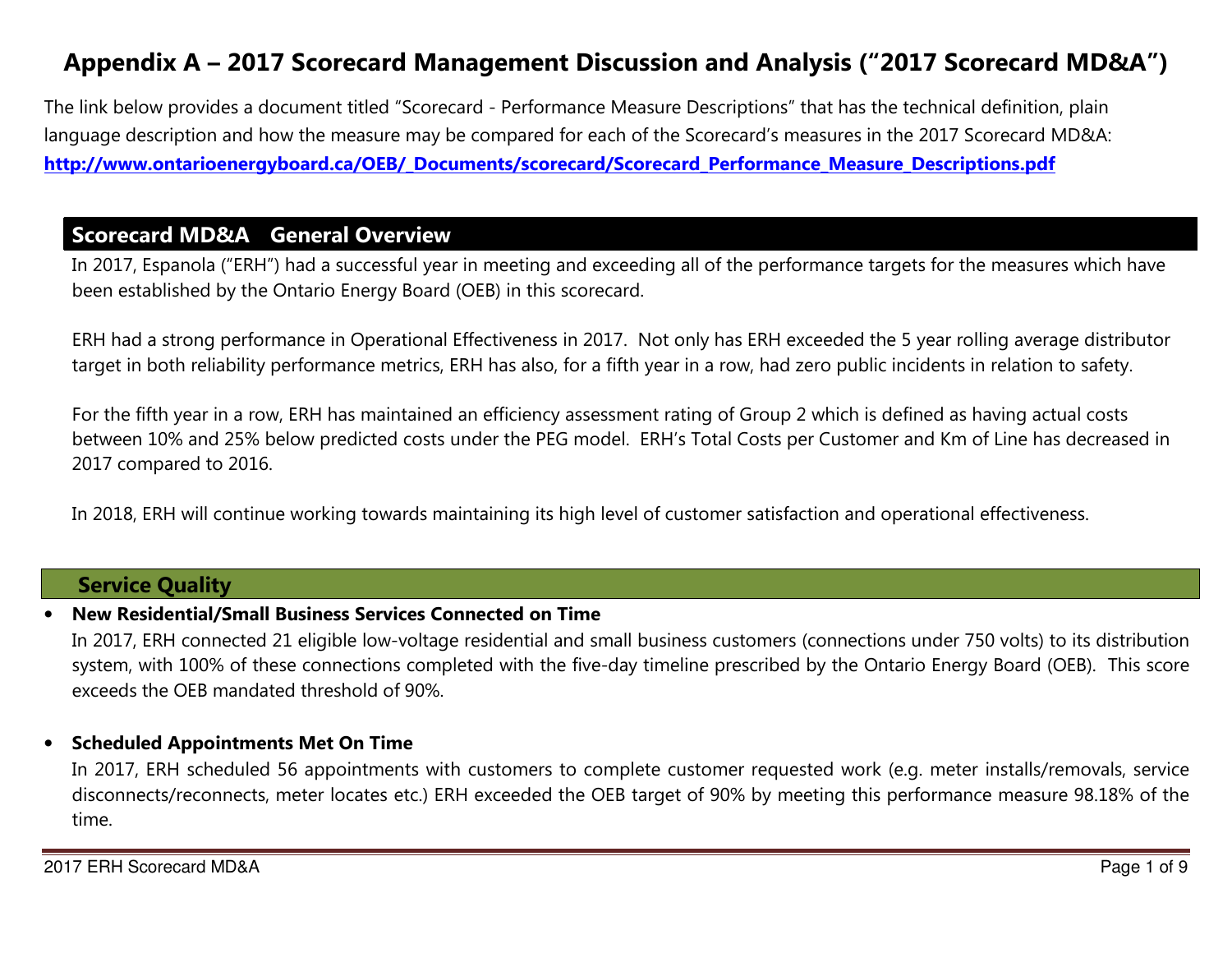### •Telephone Calls Answered On Time

In 2017, ERH's Customer Care Department received 3,955 calls from its customers. Of those calls, a Customer Care Representative answered the call in 30 seconds or less, 72.62% of the time. Although a slight decrease from the 2016 results, ERH exceeded the OEB target of 65%. Unexpected staffing shortages can be attributed in part to the slight decline for this measure, as well as an increase in call volume due to being a multi utility contact center. ERH will continue to monitor this performance measure to identify opportunities for improvement.

### Customer Satisfaction

### •First Contact Resolution

ERH's First contact Resolution was measured by tracking the number of electric related calls that were escalated to a Senior Customer Care Representative, Supervisor, or Manager. This was accomplished by tracking two specific call types in our Customer Information System (CIS), which are queried to provide the number of customer concerns that were escalated.

In 2017, ERH had 3,955 calls, of which, 16 contacts were escalated to a higher level of management. This resulted in a First Contact Resolution percentage of 99.60%.

### •Billing Accuracy

ERH issued approximately 40,000 bills for the period from January 1, 2017 – December 31, 2017 and achieved an accuracy of 99.95%. This compares favorably to the prescribed OEB target of 98%. ERH continues to monitor is billing accuracy results and processes to identify opportunities for improvement.

#### •Customer Satisfaction Survey Results

ERH conducts a customer satisfaction survey every two years with the last one conducted in 2016. Our next survey is scheduled for 2018.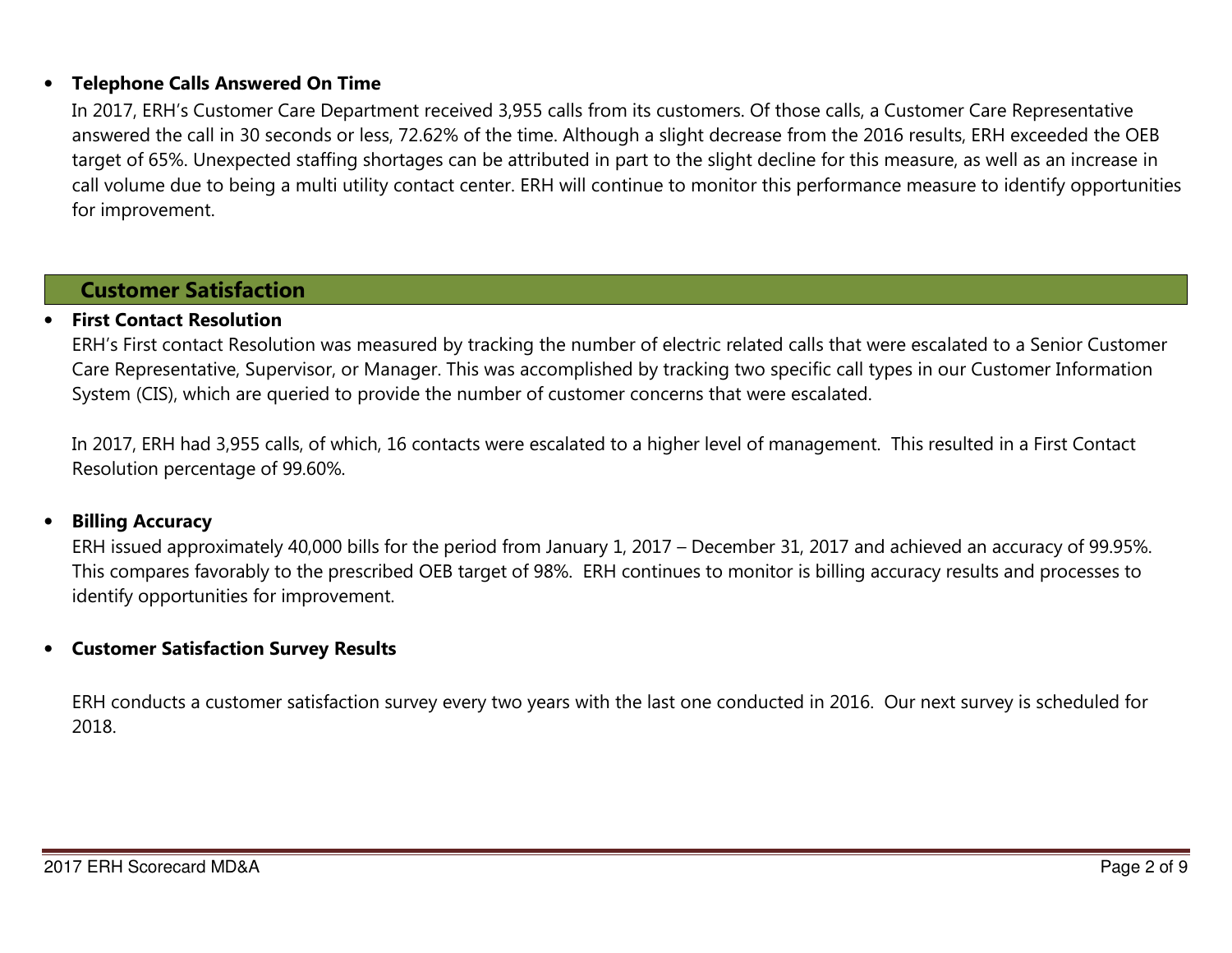# Safety

### •Public Safety

The Public Awareness of Electrical Safety measure (Component A) was introduced by the OEB in 2015 and focuses on the safety of the distribution system from a customer's point of view. The Electrical Safety Authority (ESA) provides an assessment as it pertains to Component B – Compliance with Ontario Regulation 22/04 and Component C – Serious Electrical Incident Index.

### oComponent A – Public Awareness of Electrical Safety

A representative sample of ERH's service territory population was surveyed in 2017 to gauge the public's awareness level of key electrical safety concepts related to distribution assets. The purpose of the survey was to provide a benchmark level concerning the public's electrical safety awareness and to identify opportunities where additional education and outreach may be required.

Results of the survey were analyzed in 2018 for opportunities to improve existing customer care processes and identify any public safety communication needs. ERH is pleased to report it received an index score of 84% on the 2017 survey.

### oComponent B – Compliance with Ontario Regulation 22/04

Ontario Regulation 22/04 establishes objective based electrical safety requirements for the design, construction and maintenance of electrical distribution systems owned by licensed distributors. Specifically, the regulation requires the approval of equipment, plans, and specifications, and the inspection of construction before they are put in service.

Component B is comprised of an External Audit, a Declaration of Compliance, Due Diligence Inspections, Public Safety Concerns, and Compliance Investigations. All these elements are evaluated as a whole to determine the status of compliance. Over the past seven years, ERH was found to be compliant with Ontario Regulation 22/04 (Electrical Distribution Safety). ERH attributes this continued success to our strong commitment to safety, and adherence to company policies and procedures.

### oComponent C – Serious Electrical Incident Index

Section 12 of Ontario Regulation 22/04 specifies the requirement to report to the ESA any serious electrical incidents of which they become aware within 48 hours after the occurrence. ERH had no serious electrical incidents to report for 2017. The utility has not had a serious electrical incident to report in the last five years. For 2017, the results are zero incidents with a rate of 0.0 per 100 km of line.

ERH remains strongly committed to both the safety of staff and the general public. ERH regularly provides its customers with electrical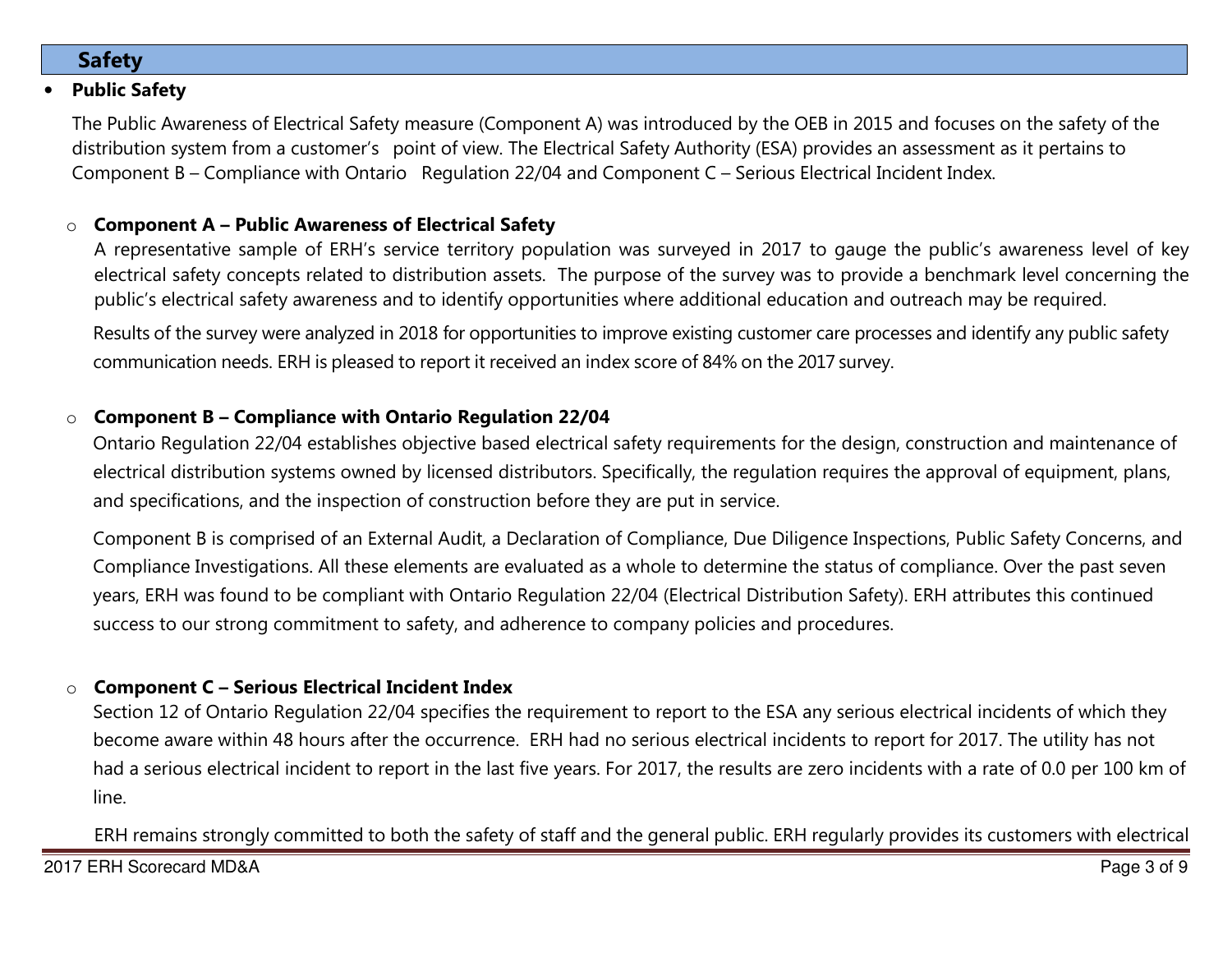safety information via its website and bill inserts. Additionally, ERH has made significant maintenance and capital infrastructure investments in the past several years to enhance system safety and reliability.

### System Reliability

A key change for 2017, as required by the OEB, is the revised reporting of reliability data with respect to Major Events. Specifically the change serves to a) adjust the reliability data to remove the impact of Major Events and b) require reporting of criteria to monitor the distributor's performance related to the Major Event. The 2017 Scorecard system reliability data, excludes both Loss of Supply and Major Events. The adjusted reliability measures capture interruptions caused by circumstances within the distributor's control and are published in the 2017 scorecard.

A "Major Event" is defined as an event that is beyond the control of the distributor and is:-

- a) Unforeseeable;
- b) Unpredictable;
- c) Unpreventable; or
- d) Unavoidable.

Such events disrupt normal business operations and occur so infrequently that it would be uneconomical to take them into account when designing and operating the distribution system. Such events cause exceptional and/or extensive damage to assets, they take significantly longer than usual to repair, and they affect a substantial number of customers.

In 2017 there were three major event days that occurred on July 7, October 24 and Nov 10. All were the result of a loss of supply.

### •Average Number of Hours that Power to a Customer is Interrupted

The System Average Interruption Duration Index (SAIDI) of 0.35 in 2017 was below the target of 0.67. There are ongoing efforts to improve reliability including replacing aging infrastructure and improving vegetation management.

### •Average Number of Times that Power to a Customer is Interrupted

The System Average Interruption Frequency Index (SAIFI) of .10 in 2017 was below the target of 0.33. Consistent with SAIDI, there are ongoing efforts to improve reliability including replacing aging infrastructure and improving vegetation management.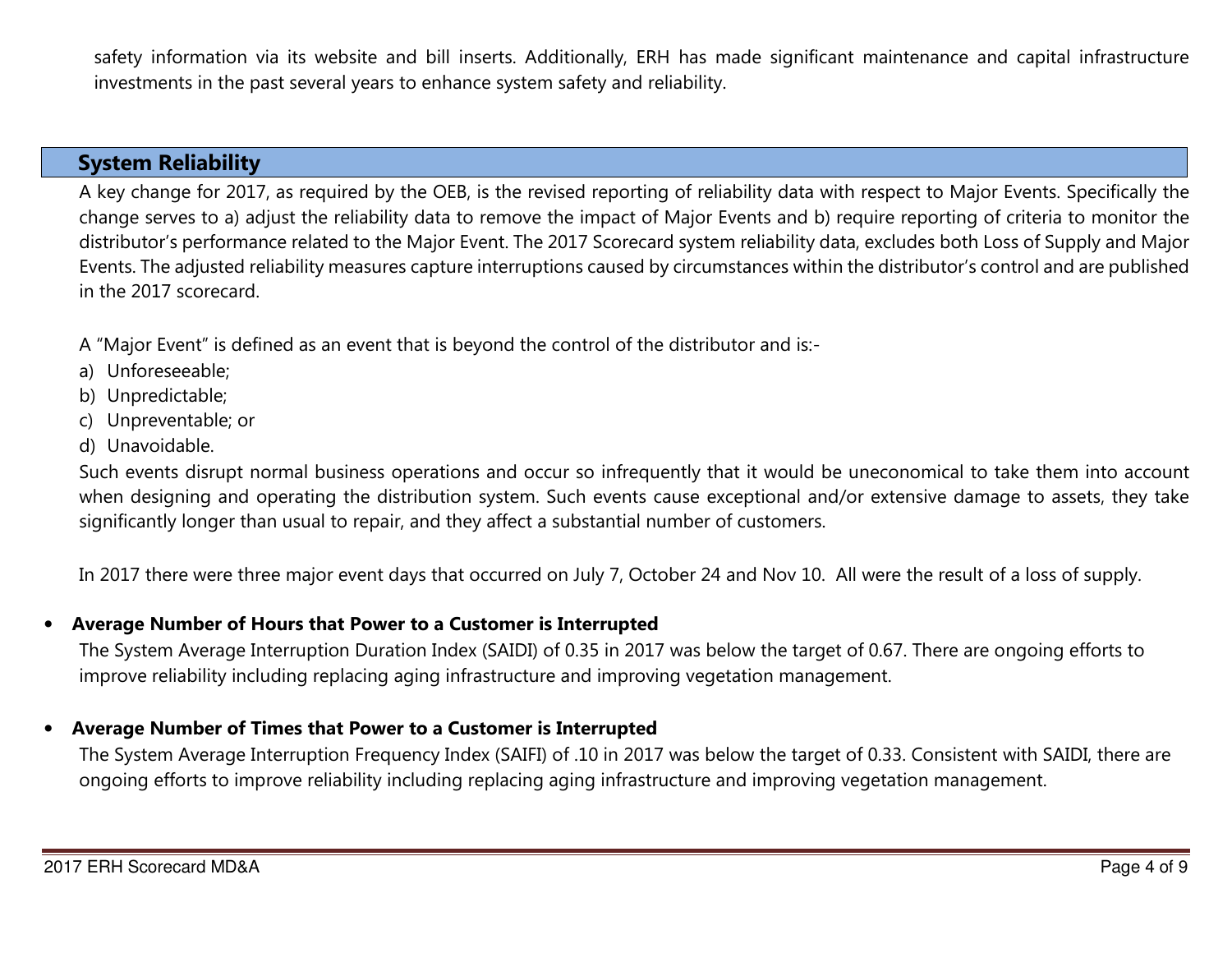### Asset Management

## Distribution System Plan Implementation Progress

Although ERH has employed some degree of distribution system planning for several years, it began drafting its first formal Distribution System Plan (DSP) meeting all OEB Chapter 5 Filing Requirements in 2015-2016. The intention was to begin filling with the OEB as part of the 2017 Cost of Service Application. Activity was halted however in the summer of 2017 with the announcement of the pending sale of ERH to another LDC and the possibility of associated changes to the long term plans.

### Cost Control

•

### •Efficiency Assessment

The total costs for Ontario local electricity distribution companies are evaluated by the Pacific Economics Group LLC (PEG) on behalf of the OEB to produce a single efficiency ranking. The PEG econometrics model attempts to standardizes costs to facilitate more accurate cost comparisons among distributors by accounting for differences such as number of customers, treatment of high and low voltage costs, kWh deliveries, capacity, customer growth, length of lines, etc. All Ontario electricity distributors are divided into five groups based on the magnitude of the difference between their respective individual actual costs versus the PEG model predicted costs. The following table summarizes the distribution of all distributors across the 5 groupings for 2017.

| Group | <b>Demarcation Points for Relative Cost Performance</b> | <b>Group Ranking</b>   | # of Ontario LDCs in Group |
|-------|---------------------------------------------------------|------------------------|----------------------------|
|       | Actual costs are 25% or more below predicted costs      | <b>Most Efficient</b>  | b                          |
|       | Actual costs are 10% to 25% below predicted costs       | More Efficient         | 16                         |
|       | Actual costs are within +/-10% of predicted costs       | Average Efficiency     | 29                         |
| 4     | Actual costs are 10% to 25% above predicted costs       | Less Efficient         | 11                         |
|       | Actual costs are 25% or more above predicted costs      | <b>Least Efficient</b> |                            |

In 2017, for the fifth year in a row, ERH was placed in Group 2, where a Group 2 distributor is defined as having actual costs between 10% and 25% below predicted costs under the PEG model. ERH's efficiency performance based on the PEG model was under the predicted costs by 23.1% in 2017 compared to 20.9% in 2016.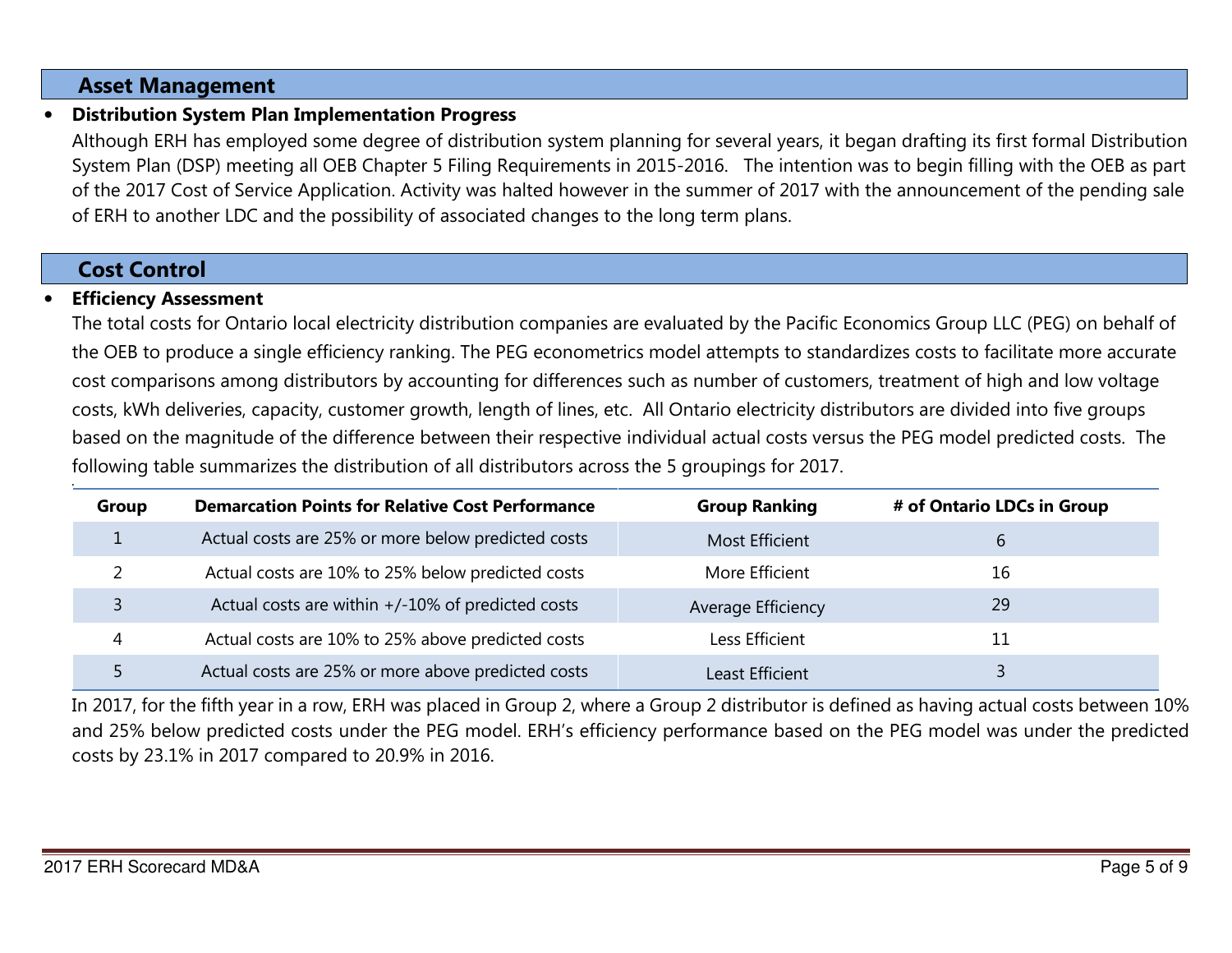#### $\bullet$ Total Cost per Customer

Total cost per customer is calculated as the sum of ERH's capital and operating costs, including certain adjustments to make the costs more comparable between distributors (i.e. under the PEG econometrics model) and dividing this cost figure by the total number of customers that ERH serves. The cost performance result for 2017 is \$661 per customer which is a 1.34% decrease over 2016.

Overall, ERH's Total Cost per Customer has increased on average by 2.04% per annum over the period 2013 through 2017. ERH will continue to replace distribution assets proactively in a manner that balances system risks and customer rate impacts. Customer engagement initiatives that commenced in 2016 will continue in order to ensure customers have an opportunity to share their viewpoint on ERH's capital spending plans.

### •Total Cost per Km of Line

This measure uses the same total cost that is used in the Cost per Customer calculation above. The Total Cost is divided by the kilometers of line that the company operates to serve its customers. ERH's 2017 rate is \$15,421 per Km of line, a 1.79% decrease over 2016.

ERH continues to experience a low level of growth in its total kilometers of lines due to a low annual customer growth rate. Such a low growth rate has reduced the ability to fund capital renewal and increasing operating costs through customer growth. As a result, total cost per Km of line has increased an average of 1.37% since 2013 with the increase in capital and operating costs.

### Conservation & Demand Management

#### •Net Cumulative Energy Savings

ERH is 80.32% towards its 2020 target. This is a positive testament to the channel partner outreach that has been happening throughout the program. We have also been working with the local township to decrease the consumption at its facilities including the local hospital.

On the residential side we continue to engage customers out in the community though public outreach events. We reach out to customers at these events to discuss conservation, give tips on how to reduce their consumption and hear stories from people about how they conserve hydro.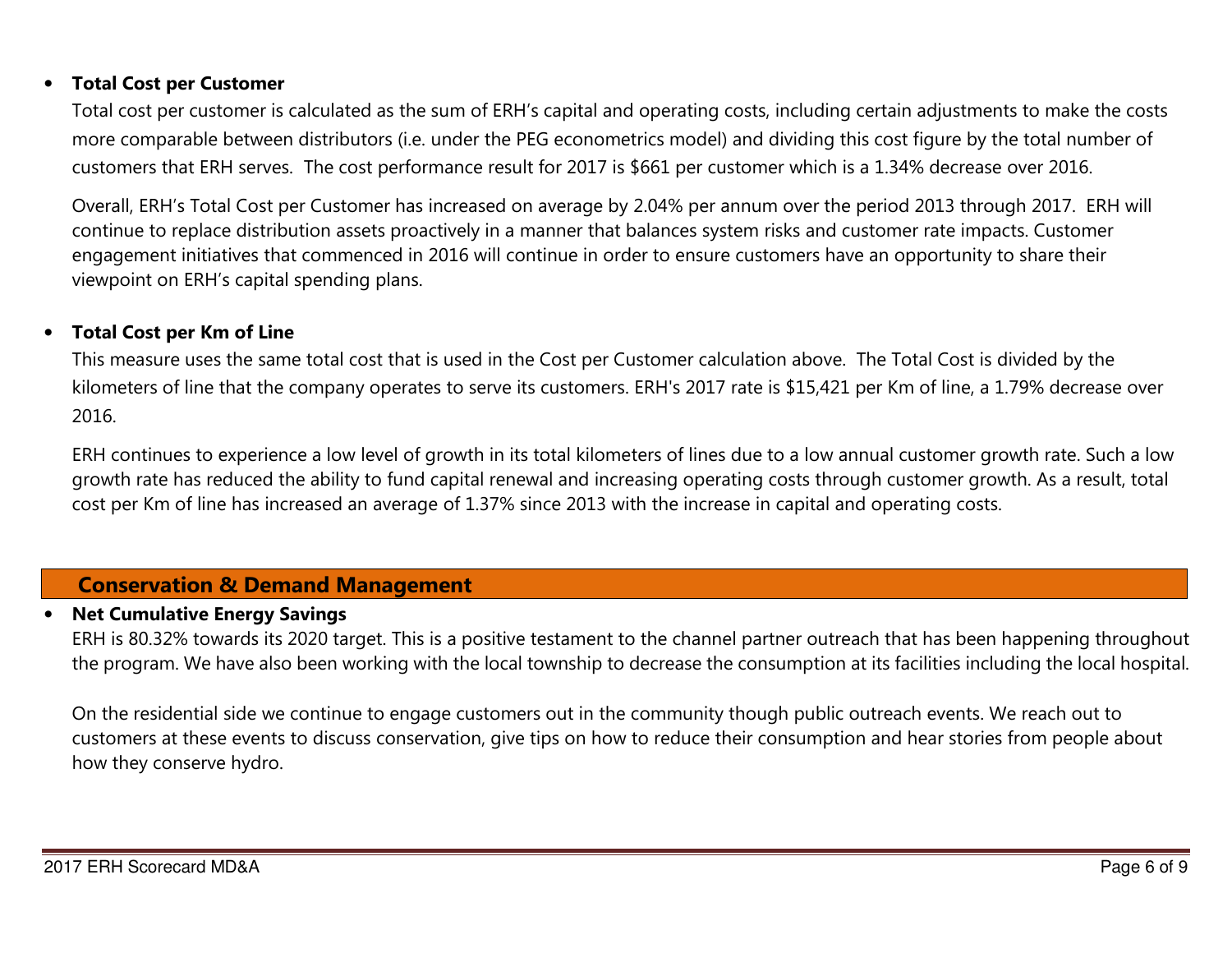### Connection of Renewable Generation

### •Renewable Generation Connection Impact Assessments Completed on Time

Electricity distributors are required to conduct Connection Impact Assessments (CIAs) within 60 days of receiving authorization for their project from the Electrical Safety Authority.

For the year 2017 no CIA requests were received. However, ERH maintains its processes to ensure all applications are processed within the prescribed timelines if and when they are received.

### •New Micro-embedded Generation Facilities Connected On Time

In 2017, Interest in micoFIT program was less than in previous years. ERH received only one application and connected within the prescribed time frame of five business days representing a performance score of 100%. The minimum acceptable performance level for this measure is 90%. Outside of the micoFIT program, no applications for net metering (load displacement) installations were received.

### Financial Ratios

#### •Liquidity: Current Ratio (Current Assets/Current Liabilities)

As an indicator of financial health, a current ratio that is greater than 1 is considered good as it indicates that the company can pay its short term debts and financial obligations. Companies with a ratio of greater than 1 are often referred to as being "liquid". The higher the number, the more "liquid" and the larger the margin of safety to cover the company's short-term debts and financial obligations.

ERH's current ratio decreased from 1.34 in 2016 to 1.17 in 2017 which is still above 1.

### •Leverage: Total Debt (includes short-term and long-term debt) to Equity Ratio

The OEB uses a deemed capital structure of 60% debt, 40% equity for electricity distributors when establishing rates. This deemed capital mix is equal to a debt to equity ratio of 1.5 (60/40). A debt to equity ratio of more than 1.5 indicates that a distributor is more highly levered than the deemed capital structure. A high debt to equity ratio may indicate that an electricity distributor may have difficulty generating sufficient cash flows to make its debt payments. A debt to equity ratio of less than 1.5 indicates that the distributor is less levered than the deemed capital structure. A low debt to equity ratio may indicate that an electricity distributor is not taking advantage of the increased profits that financial leverage may bring.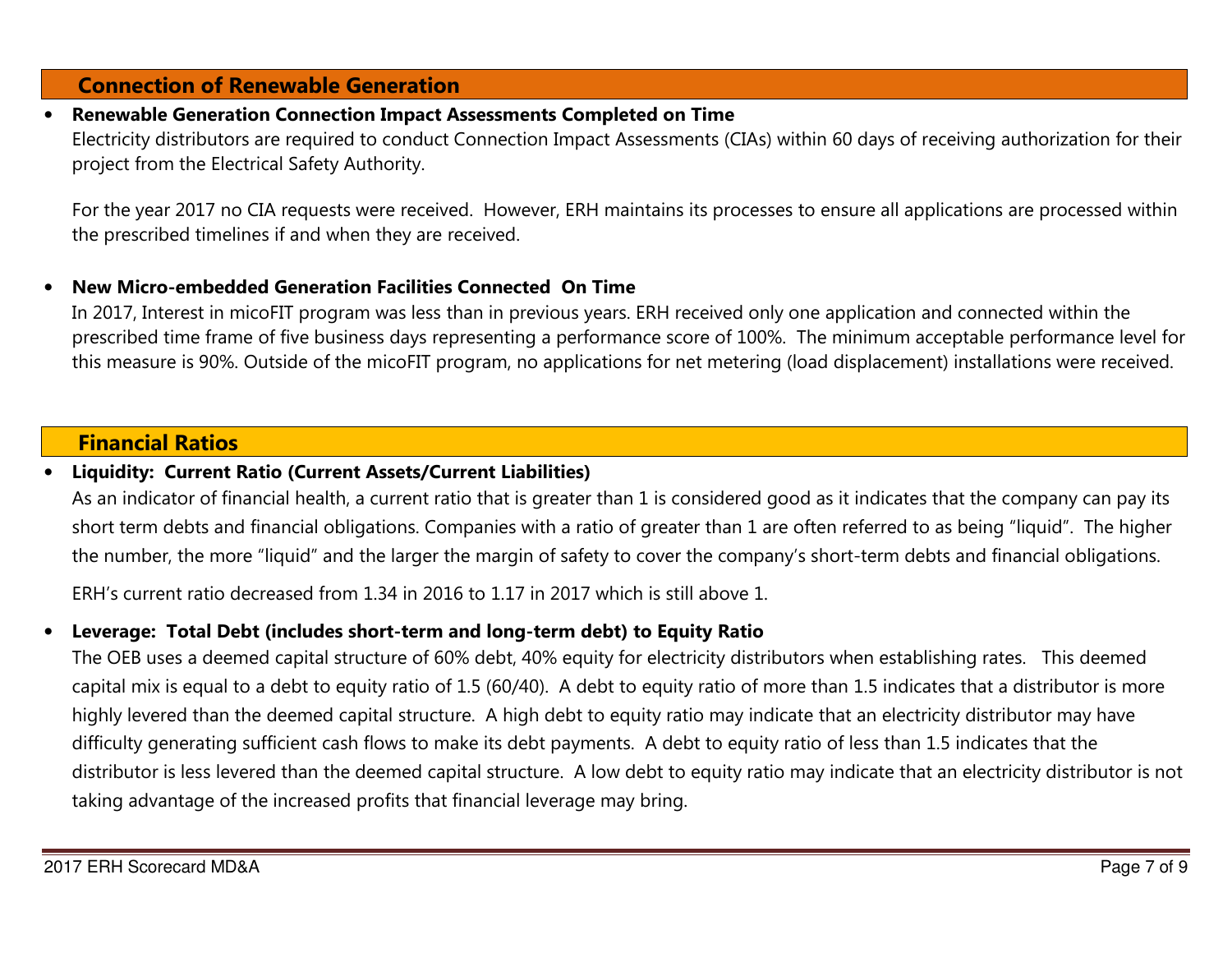ERH has a debt to equity ratio of 1.17 in 2017 which is below the deemed capital structure.

### •Profitability: Regulatory Return on Equity – Deemed (included in rates)

ERH's current distribution rates were approved by the OEB and include an expected (deemed) regulatory return on equity of 9.12%. The OEB allows a distributor to earn within +/- 3 percentage points of the expected return on equity. When a distributor performs outside of this range, the actual performance may trigger a regulatory review of the distributor's revenues and costs structure by the OEB.

#### •Profitability: Regulatory Return on Equity – Achieved

ERH's return on equity achieved in 2017 was 2.45%, which is below the +/-3 percentage points range allowed by the OEB. The achieved return on equity is 2.45% primarily due to unfavourable Distribution Revenue as ERH has not had a rate increase in 3 years, higher OM&A expenses and an increase in Regulated Deemed Debt.